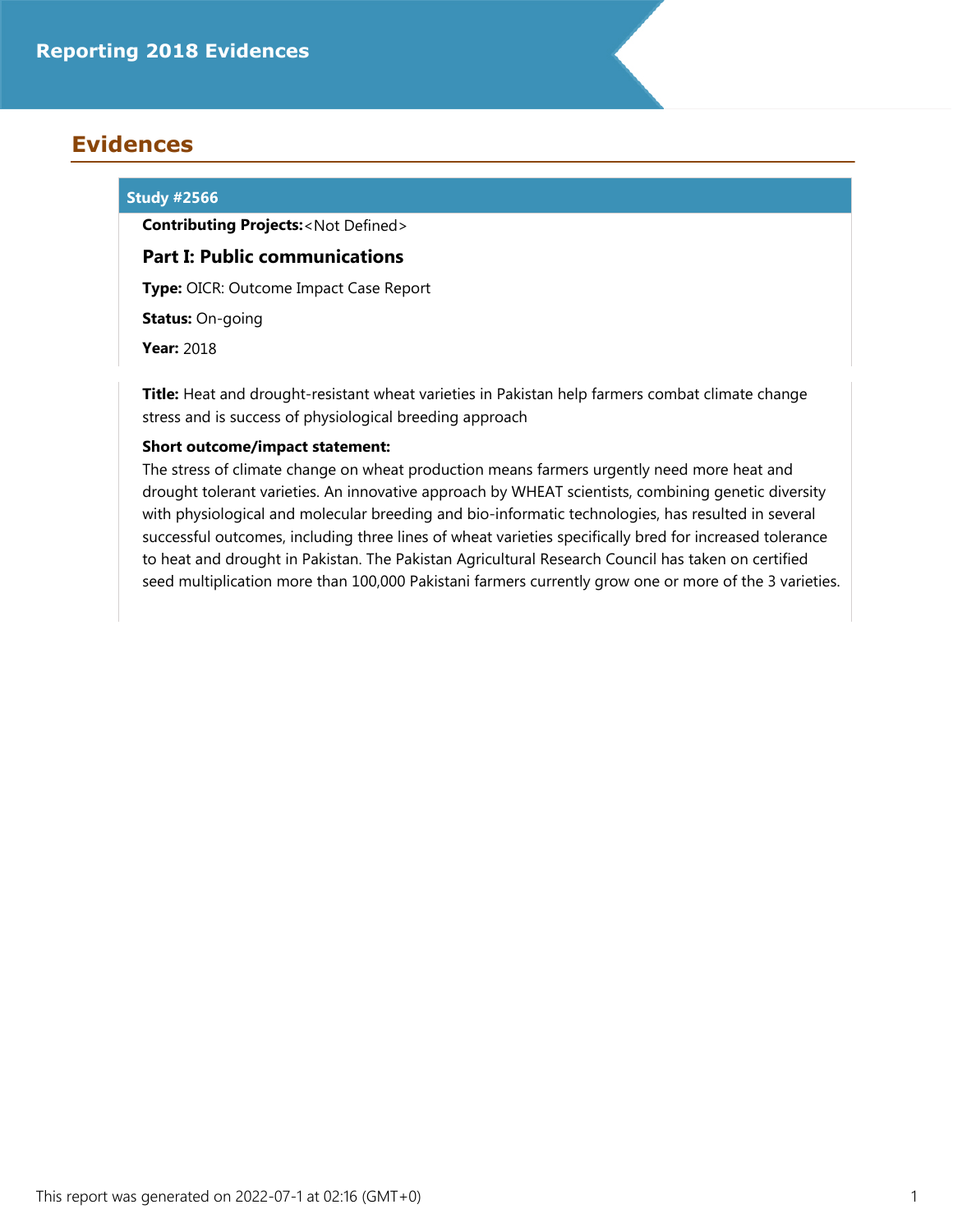#### **Outcome story for communications use:**

To meet increased demand for heat and drought tolerance in South Asia, WHEAT scientists succeeded in applying state-of-the-art genetic research tools to dissect complex physiological traits, permitting more precise and effective high-throughput phenotyping, genome sequencing and genomic selection.

Over the past six years, CGIAR and NARS breeders have developed and released, in addition to 30 varieties bred for irrigated and rainfed conditions, 3 lines specifically bred for heat and drought tolerance in Pakistan: The Pakistan Agricultural Research Council released Kohat-17, Borlaug 2016 and Pakistan 2013 lines. As of 2018, farmers have rapidly adopted them, in contrast to generally slower varietal replacement, which pushes down yields (Battese et al., 2014; Lantican et al, 2016, pp.35-36). Pakistan-13, drought and heat tolerant and resistant to yellow and leaf rust, is the biggest success story. Since its release, an estimated 9,120 tons of Pakistan-13 seed went to farmers, which, based on the FAO estimate of 2 acres per farmer, means that 93,860 farmers have opted for this new variety, benefiting from a noticable yield advantage of 0.39t/ha compared to all other newly released varieties. In 2018, it was planted on an estimated 40,000 hectares. Around 600 tons of Borlaug-2016 seed have been distributed and 6,175 farmers used it. The 7.3 tons of Kohat-17 seed have been planted on 61 hectares. Note that farmers benefit from 34% more grain yield by planting new varieties using certified seed, compared to using farmer-saved seed.

For context: Pakistan farmers grow wheat on roughly 9M hectares (2017-18; one third rainfed), achieving an average yield of 2.8 tons/ha, replacing varieties every 8-10 years (national average). CGIAR-related varieties make up 63% of all releases (2004-2014) and over 90% of area sown (2014) in South Asia.

In addition to helping farmers build resilience to growing climate stresses, these lines represent a proof of concept for combining genetic diversity with physiological and molecular breeding and bio-informatic technologies. This approach permits an better understanding of a crops' physiology to improve traits - a more vigorous root system, improved photosynthesis, or translocation of carbohydrates in the stem - which translates into increased tolerance to heat and drought.

**Links to any communications materials relating to this outcome:** <Not Defined>

# **Part II: CGIAR system level reporting**

**Link to Common Results Reporting Indicator of Policies :** No

**Stage of maturity of change reported:** Stage 1

**Links to the Strategic Results Framework:**

Sub-IDOs:

- Adoption of CGIAR materials with enhanced genetic gains
- Reduced smallholders production risk

Is this OICR linked to some SRF 2022/2030 target?: Yes

SRF 2022/2030 targets:

- Increased rate of yield for major food staples from current 1%/year
- # of more farm households have adopted improved varieties, breeds or trees

Description of activity / study: <Not Defined>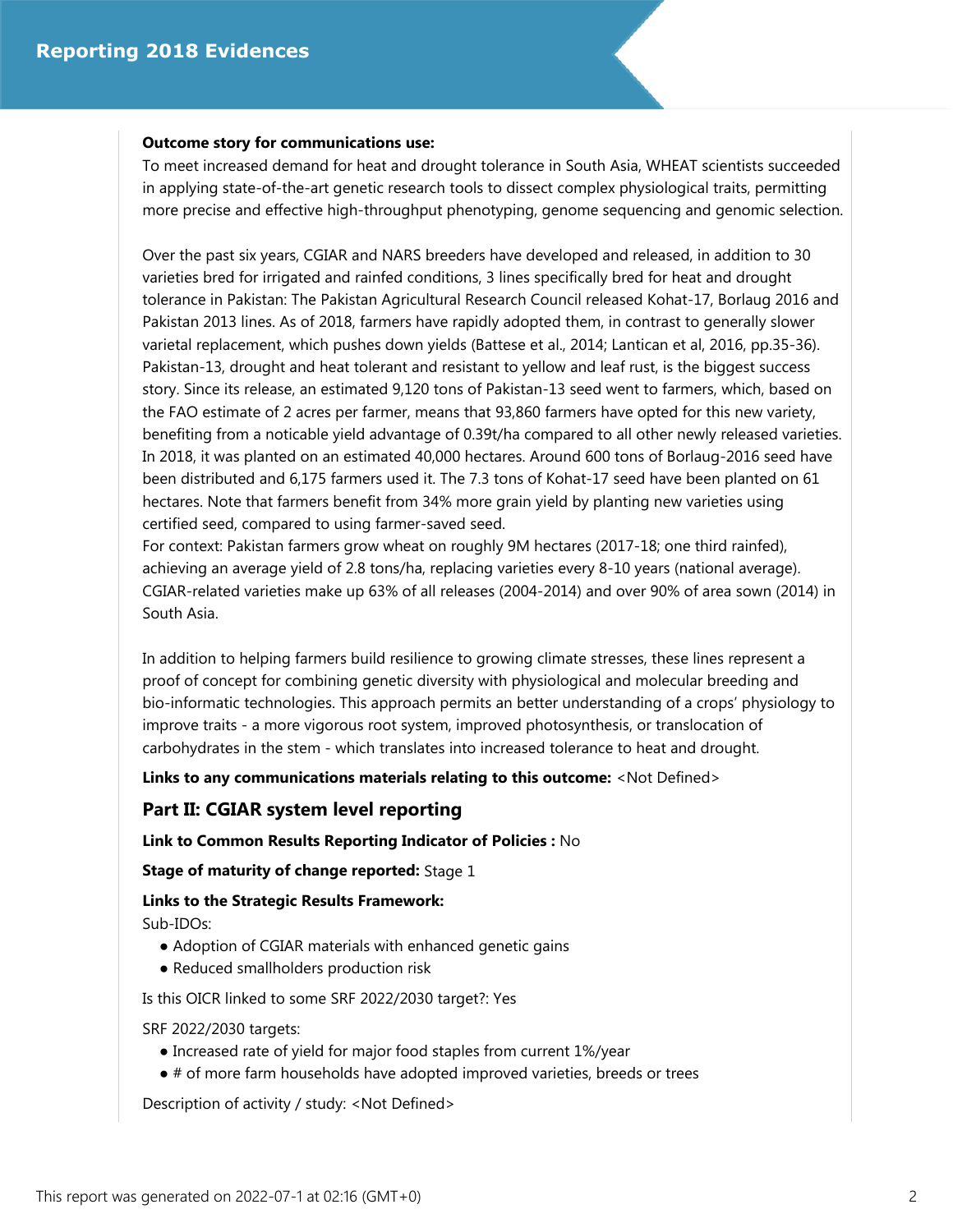### **Geographic scope:**

● National

Country(ies):

● Pakistan

Comments: Innovation and outcome is relevant to all increasingly heat/drought-prone wheat-producing regions in South Asia.

# **Key Contributors:**

Contributing CRPs/Platforms:

● Wheat - Wheat

Contributing Flagships:

- FP3: Better varieties reach farmers faster
- FP2: Novel diversity and tools for improving genetic gains and breeding efficiency

Contributing Regional programs: <Not Defined>

Contributing external partners:

- Agriculture Department (Punjab, Pakistan)
- PARC Pakistan Agricultural Research Council
- Government of Pakistan
- USAID U.S. Agency for International Development

## **CGIAR innovation(s) or findings that have resulted in this outcome or impact:**

3 improved lines released by PARC (Kohat-17, Borlaug 2016 and Pakistan-2013, or PAK-13); seed systems innovation (certified seed production & distribution, farmer participatory variety selection)

# **Innovations:**

 ● 285 - 30 CIMMYT advanced lines with high yield potential, good grain quality and disease resistance selected for national evaluation.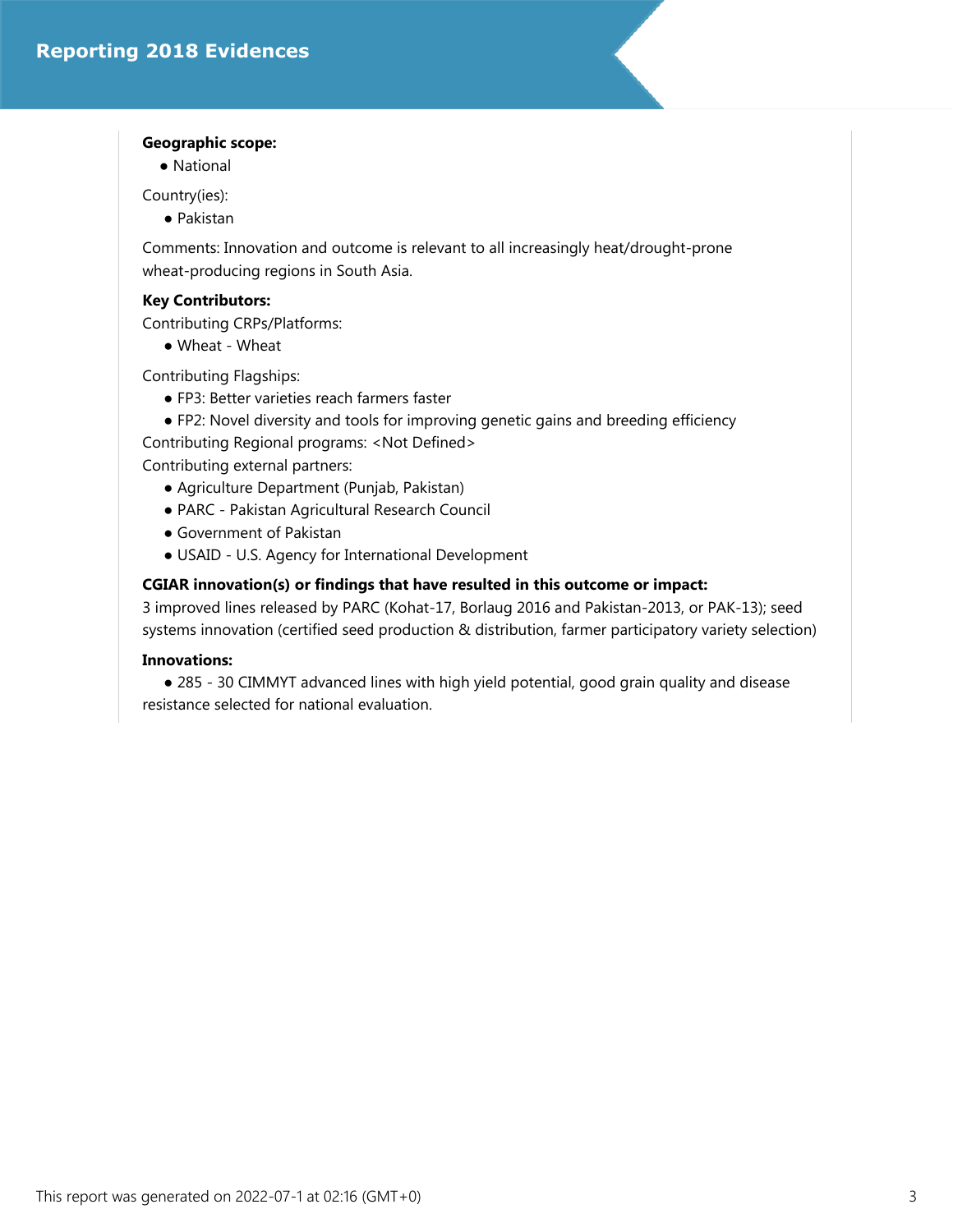#### **Elaboration of Outcome/Impact Statement:**

For over half a century, the International Wheat Improvement Network (IWIN) coordinated by CIMMYT has been a global leader in breeding and disseminating improved wheat varieties, with the major focus on the constraints of resource poor farmers. Improvements in yield are essential to keep pace with population growth and increased demand. Yet long-term climate trends threaten to reduce wheat yields in many regions.

The need to develop more heat and drought tolerant lines is more urgent than ever. Scientists (including two WHEAT scientists) from 15 countries used data from 30 crop models and widely distributed field experiments to prove that for every 1o C increase in growing season mean temperatures, wheat production decreases by 6% — equivalent to a worldwide loss of 42 million tons of grain. Rising temperatures are already reducing global wheat production.

South Asia is at high risk. Rice-wheat rotations are grown on more than 13 million hectares in the region and help feed the world's largest concentration of impoverished and food-insecure people, but these wheat crops stand to lose 20% of their output due to rising temperatures by mid-century. As previous studies have demonstrated (4, 5, 6), climate change is projected to be particularly disruptive to poor farming communities in South Asia.

To respond to this demand, WHEAT scientists are using novel techniques to increase the rate of genetic gain for heat and drought tolerance, as well as yield. Physiological breeding involves strategic trait-based crossing to combine complementary traits in progeny, high throughput phenotyping to enrich for desirable alleles in intermediate generations and exploration of genetic resources to broaden the genetic base for hybridization. Physiological breeding is increasing genetic gains under a range of environments. The approach has successfully resulted in distribution of advanced lines to rain-fed environments worldwide by the International Maize and Wheat Improvement Center (CIMMYT).

In addition, the CIMMYT-led Seeds of Discovery project is mobilizing useful genebank diversity for drought and heat tolerance through wheat pre-breeding work, and offers drought-tolerant and heat tolerant wheat pre-breeding lines.

As previously reported (7) the need for these seeds in Pakistan is acute. A study published in the Journal of Crop Improvement and involving data from 367 wheat farmers found that farmers with access to certified seed achieved higher crop yields, higher income, and less poverty. Access to certified wheat seed must be increased to feed Pakistan's steadily growing population.